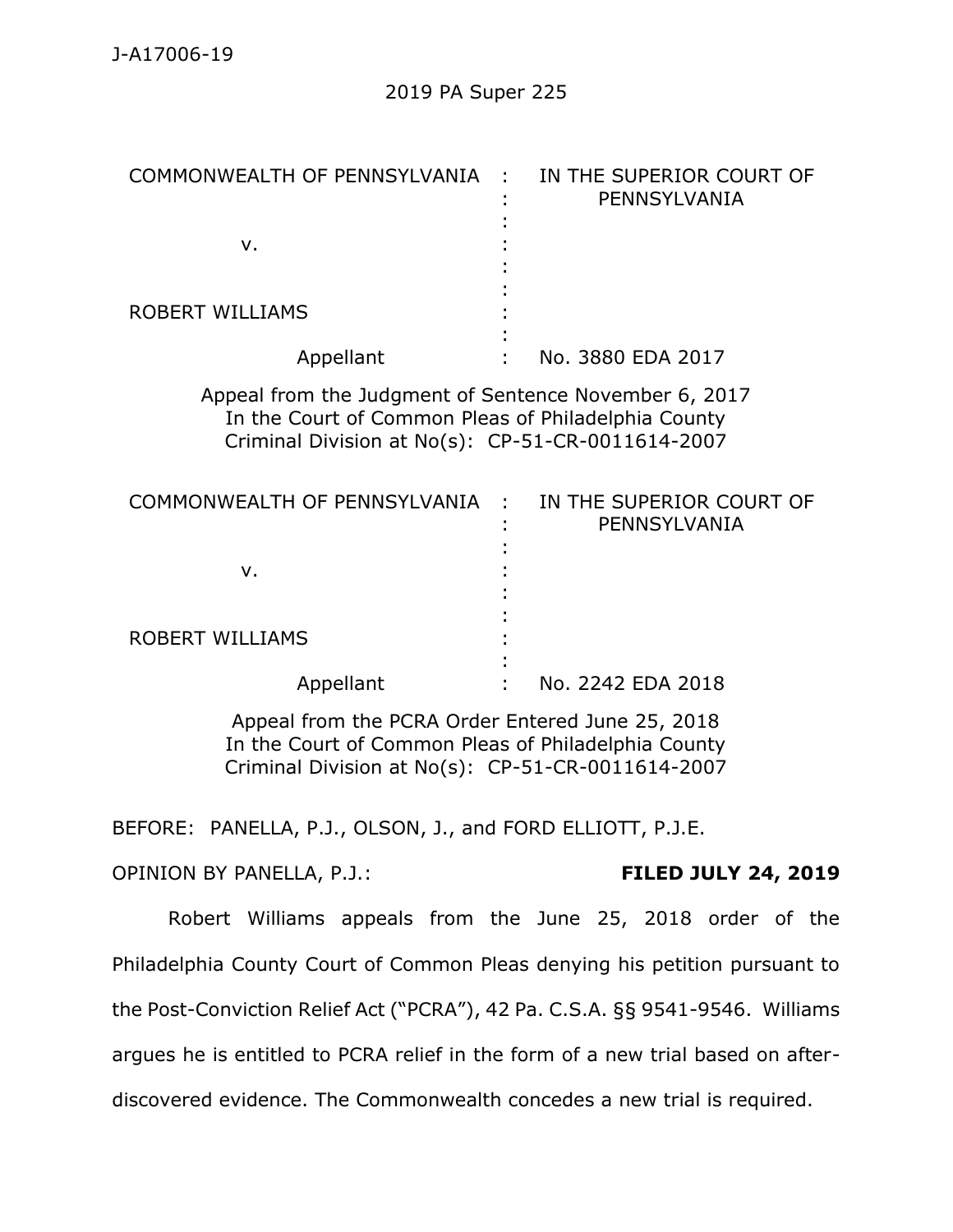After careful review, we conclude the PCRA court erred in denying Williams' PCRA petition. Therefore, we reverse the decision of the PCRA court and grant Williams a new trial.

On January 24, 2007, Williams was arrested and charged with various drug and gun related offenses. The case proceeded to a non-jury trial. The Commonwealth presented testimony from a single witness, former Philadelphia Police Officer Reginald Graham. Following the close of evidence, the trial court found Williams guilty of carrying a firearm without a license, carrying a loaded weapon, carrying a firearm in public in Philadelphia, possession of an instrument of crime, simple assault, possession of a controlled substance with intent to deliver, and intentional possession of a controlled substance by a person not registered.<sup>1</sup> On January 16, 2009, the court sentenced Williams to 11 ½ to 23 months' imprisonment, followed by 10 years of probation. Williams did not seek direct review after sentencing.

While serving probation, Williams committed numerous technical violations. Despite these technical violations, the trial court demonstrated patience and leniency by allowing Williams to continue on supervision. However, on November 6, 2017, Williams appeared before the trial court for a violation of probation hearing after which the trial court revoked Williams'

\_\_\_\_\_\_\_\_\_\_\_\_\_\_\_\_\_\_\_\_\_\_\_\_\_\_\_\_\_\_\_\_\_\_\_\_\_\_\_\_\_\_\_\_

 $1$  18 Pa.C.S.A. §§ 6106(a)(1), 6106.1(a), 6108, 907(a), 2701(a), 35 P.S. §§ 780-113(a)(3), and 780-113(a)(16), respectively.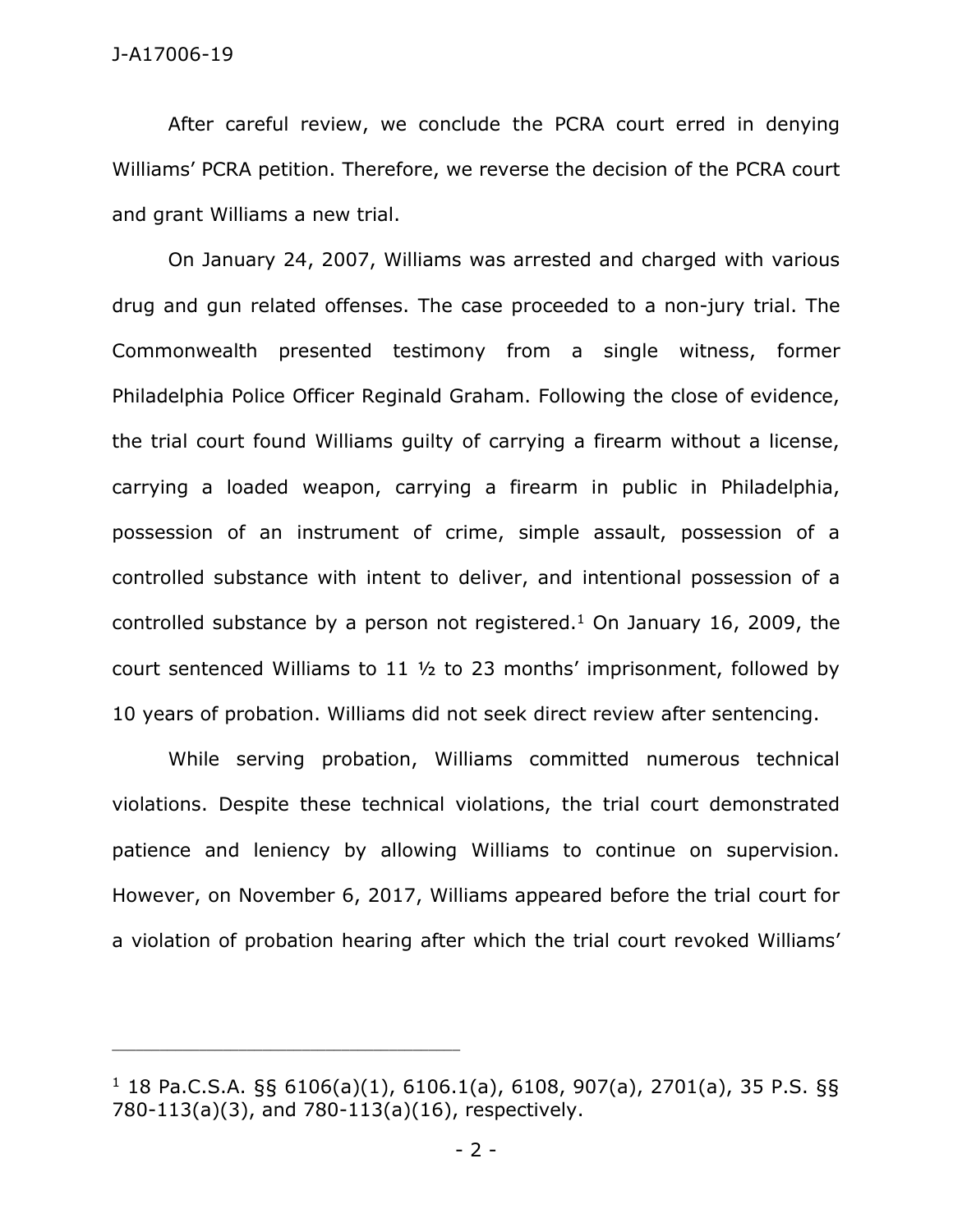probation and imposed a state prison sentence of 2 to 4 years' incarceration. Williams appealed the revocation and sentence to this Court.

On February 14, 2018, while his direct appeal from the revocation of probation was still pending, Williams filed a PCRA petition. In his petition, Williams alleged he recently discovered serious allegations of misconduct against former Officer Graham. Due to the nature of the allegations, the Commonwealth agreed Williams should receive PCRA relief in the form of a new trial. However, following an evidentiary hearing, the PCRA court denied the petition. Williams again appealed.

In this consolidated appeal, Williams raises three issues for our review. However, we need not consider all of Williams' issues on appeal because our disposition of his PCRA petition will resolve the entire matter. Therefore, we address whether Williams' claim of after-discovered evidence entitles him to a new trial pursuant to the PCRA.

As an initial matter, we must decide whether the pendency of Williams' direct appeal from the judgment of sentence after his probation was revoked rendered his subsequent PCRA petition a legal nullity. Generally, a petitioner, such as Williams, may only file a PCRA petition after he "has waived or exhausted his direct appeal rights." *Commonwealth v. Leslie*, 757 A.2d 984, 985 (Pa. Super. 2000) (citation omitted). If a petition is filed while a direct appeal is pending, the PCRA court should dismiss it without prejudice towards

- 3 -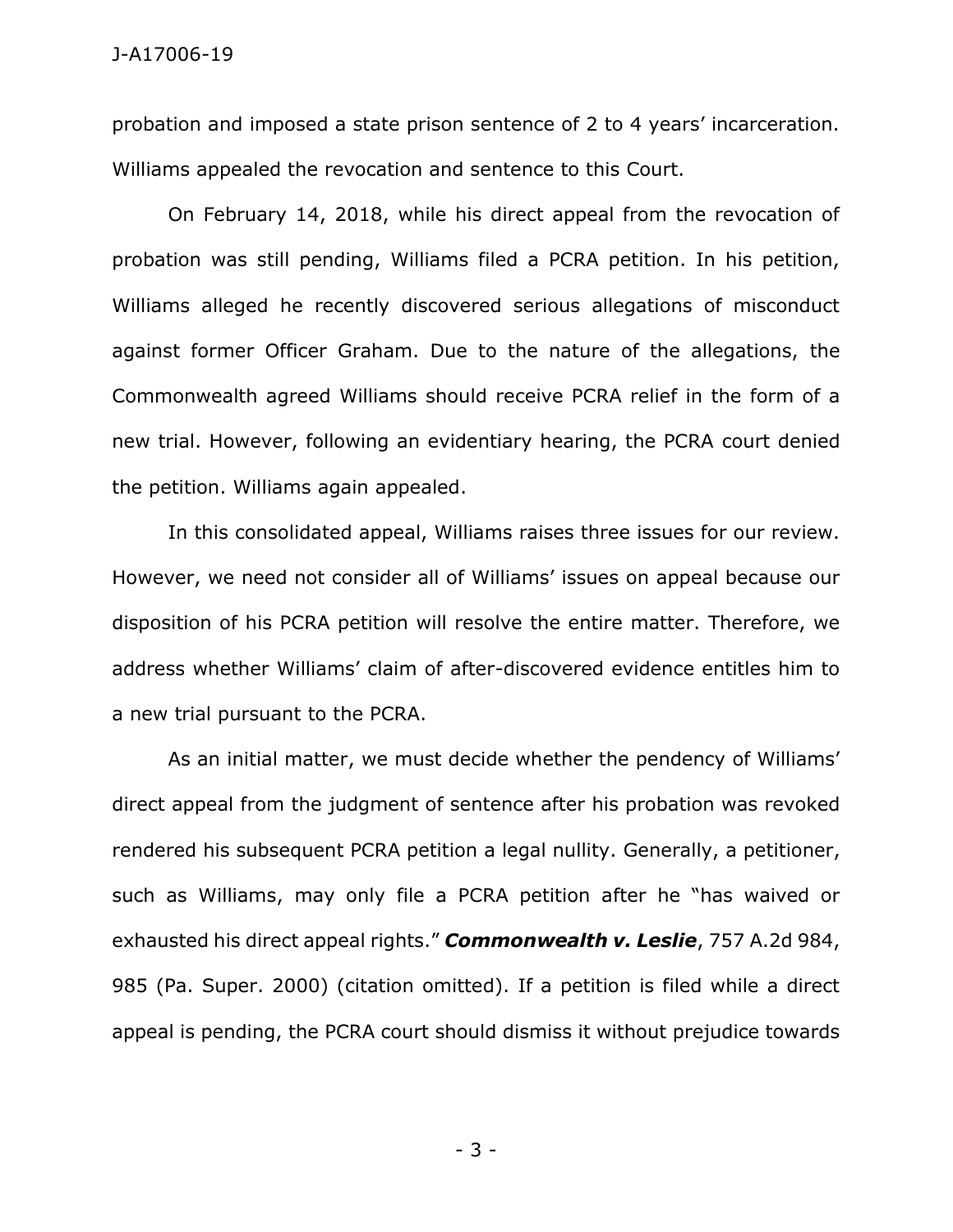the petitioner's right to file a petition once his direct appeal rights have been exhausted. *See id*.

However, revocation of probation does not materially alter the original judgment of sentence. *See Commonwealth v. Anderson*, 788 A.2d 1019, 1021 (Pa. Super. 2001). Therefore, probation revocation creates a wrinkle in the otherwise straightforward determination of finality. *See id*. For issues challenging the revocation and the sentence imposed after revocation, a new date for finality is created. *See id*. But challenges to the original trial and sentencing are not affected by the revocation. *See id*., at 1022. To be timely, post-conviction challenges to the original trial and sentencing must be raised within one year of the date the original judgment of sentence became final. *See id*.

Here, this appeal consolidates an appeal from the revocation of Williams' probation and an appeal from the denial of Williams' PCRA petition that was filed while the revocation appeal was still pending. The PCRA petition does not challenge any aspect of the probation revocation. Instead, it is focused exclusively on the underlying trial and conviction. Under *Anderson*, we conclude that Williams was not precluded from filing his PCRA petition while his appeal from the revocation of his probation was still pending.

Turning to his petition, we note that we review the denial of postconviction collateral relief to determine whether the PCRA court's findings are

- 4 -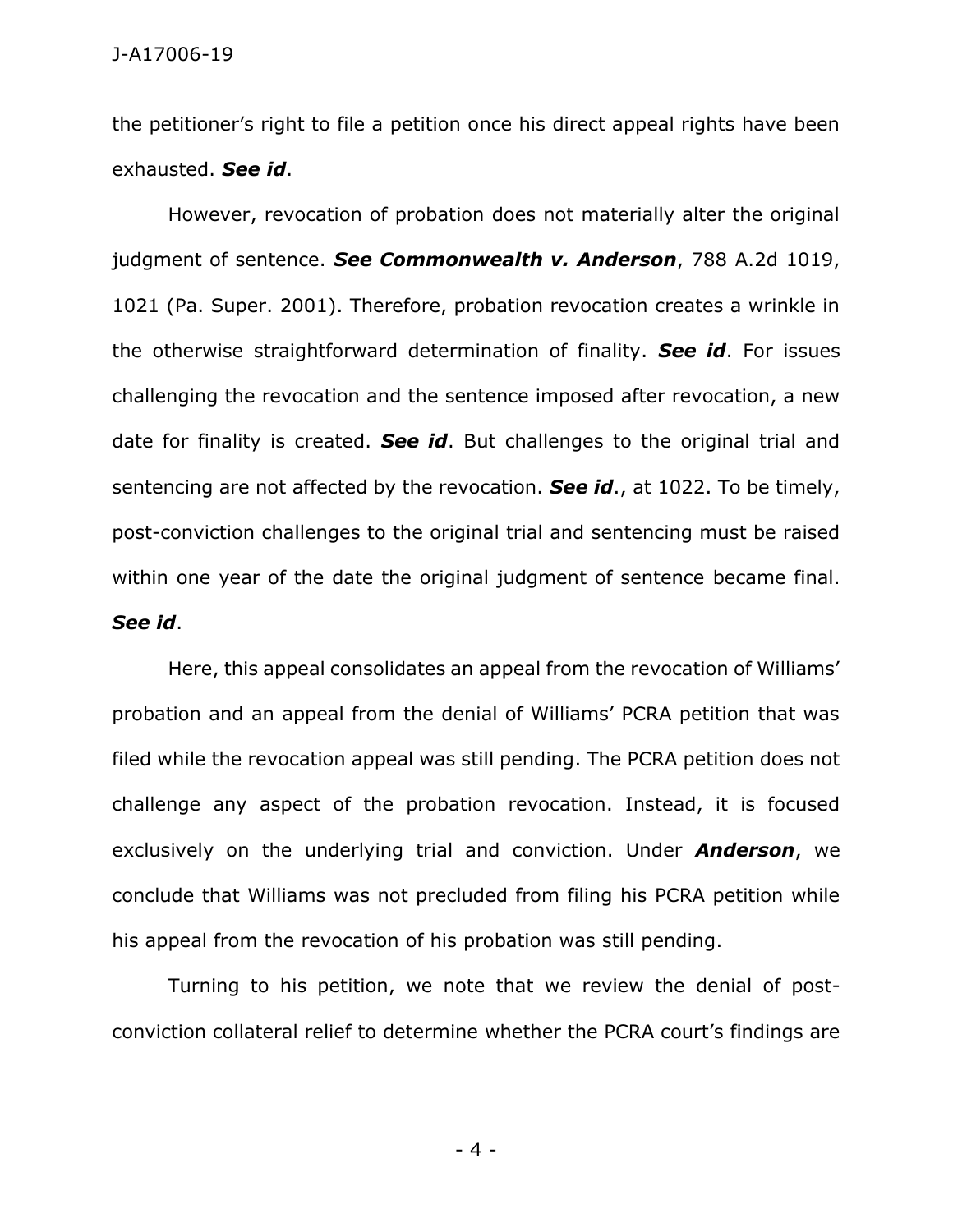supported by the record and free from legal error. *See Commonwealth v. Small*, 189 A.3d 961, 971 (Pa. 2018).

Prior to reaching the merits of Williams' claim, we must first consider the timeliness of his PCRA petition. *See Commonwealth v. Miller*, 102 A.3d 988, 992 (Pa. Super. 2014). The time limitations of the PCRA are jurisdictional in nature and, as such, a court cannot address the merits of an untimely petition. *See Commonwealth v. Robinson*, 837 A.2d 1157, 1161 (Pa. 2003). All PCRA petitions "including a second or subsequent petition shall be filed within one year of the date the judgment [of sentence] becomes final". 42 Pa.C.S.A. § 9545(b)(1).

Williams' original judgment of sentence became final on February 16, 2009, when the time to file a direct appeal with this Court expired. *See* 42 Pa.C.S.A. § 9545(b)(3) ("[a] judgment becomes finals at the conclusion of direct review, including discretionary review in the Supreme Court of the United States and the Supreme Court of Pennsylvania, or at the expiration of time for seeking the review."); *see also* Pa.R.A.P. 903(a) (requiring notice of appeal to be filed within 30 days after entry of appealable order). His petition, filed 9 years later, is patently untimely. Thus, the PCRA court lacked jurisdiction to review Williams' petition unless he was able to successfully plead and prove an exception to the PCRA's time limitation.

To overcome the PCRA's time-bar, a petitioner must allege and prove one of three exceptions. *See* 42 Pa.C.S.A. § 9545(b)(1)(i)-(iii). Here, Williams

- 5 -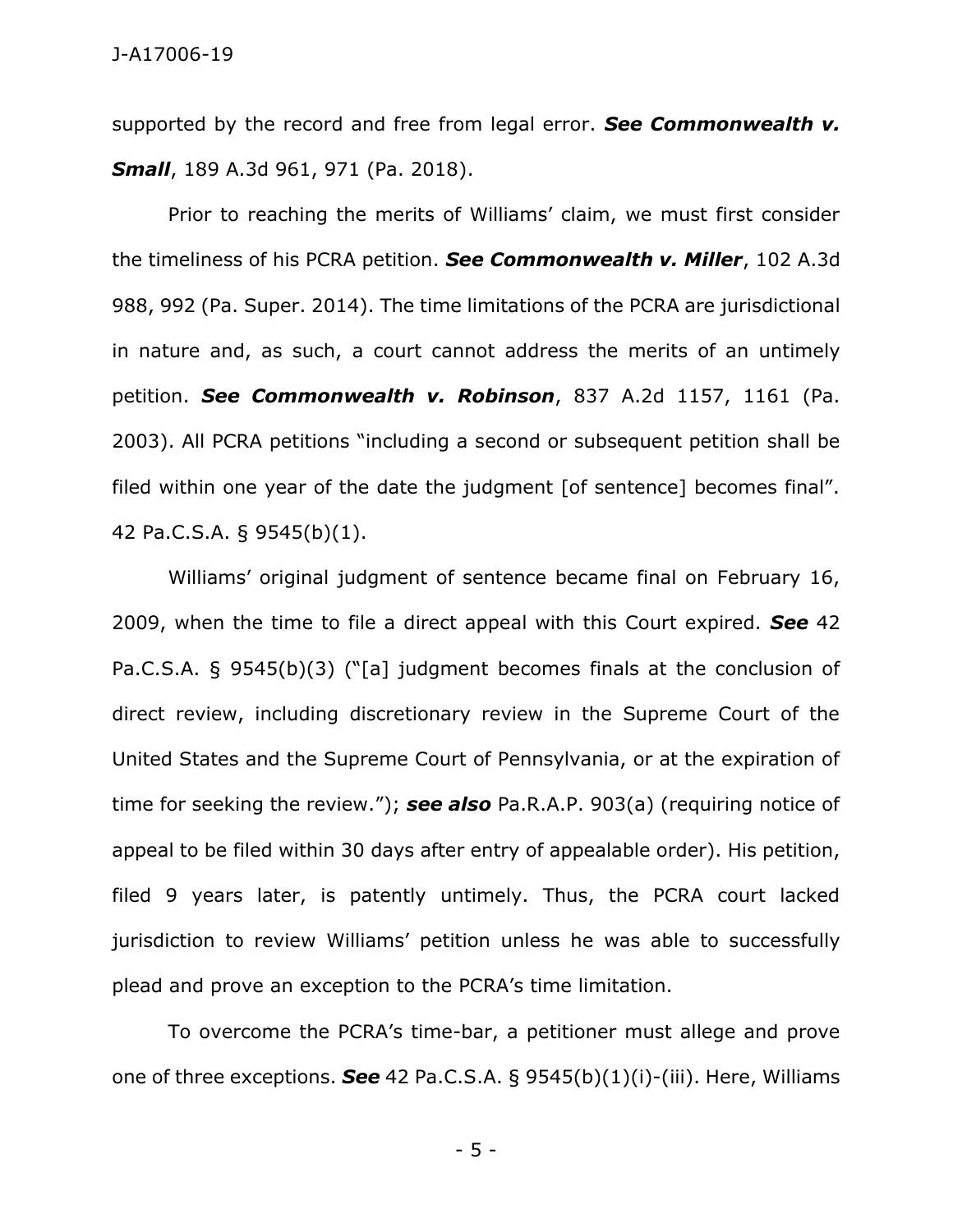argues that his petition qualifies for the newly discovered facts exception. The newly discovered facts exception provides:

## **(b) Time for filing petition**. --

\_\_\_\_\_\_\_\_\_\_\_\_\_\_\_\_\_\_\_\_\_\_\_\_\_\_\_\_\_\_\_\_\_\_\_\_\_\_\_\_\_\_\_\_

(1) any petition under this subchapter, including a second or subsequent petition, shall be filed within one year of the date the judgment becomes final, unless the petition alleges and the petitioner proves that:

(ii) the facts upon which the claim is predicated were unknown to the petitioner and could not have been ascertained by the exercise of due diligence.

42 Pa.C.S.A. § 9545(b)(1)(ii). Even if this exception applies, Williams' PCRA petition will only be considered if it was "filed within 60 days of the date the claim could have been presented." 42 Pa.C.S.A. § 9545(b)(2).<sup>2</sup>

Williams concedes his petition is facially untimely, but contends he satisfied the newly discovered facts exception to the PCRA's time-bar. *See*  Supplemental PCRA Petition, filed 5/16/18, at ¶ 21 (asserting the initial petition was timely pursuant to the newly discovered facts exception to the PCRA time limitations). The PCRA court agreed, and found Williams' petition satisfied the newly discovered facts exception to the PCRA's 1-year time-bar. **See** PCRA Court Opinion, filed 6/25/18, at 15-16. The Commonwealth also

<sup>2</sup> On October 24, 2018, the General Assembly amended section 9545(b)(2) of the PCRA statute to expand the time for filing a petition from 60 days to one year from the date the claim could have been presented. *See* 2018 Pa.Legis.Serv.Act 2018-146(S.B. 915), effective December 24, 2018. The amendment applies only to claims arising one year before the effective date of this section, *i.e*. December 24, 2017, or thereafter. Thus, this amendment does not apply to Williams' petition.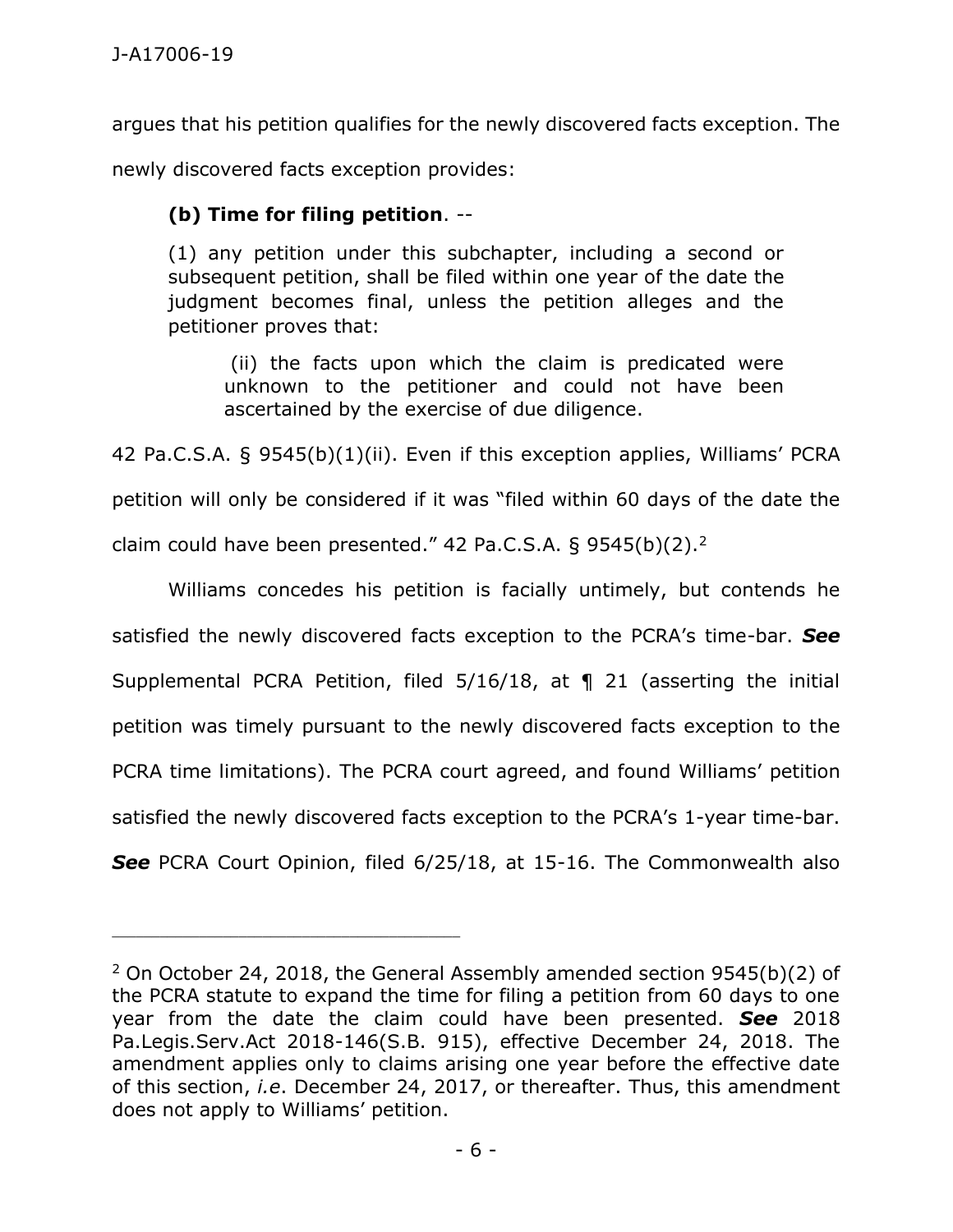agrees that Williams' petition meets this exception. *See*, *generally*, Appellee's Brief. Upon review of the PCRA court's factual findings and conclusions related to the issue of timeliness, we find no error or abuse of discretion. Therefore, we find no reason to disturb the PCRA court's conclusion that Williams established his petition qualified for the newly discovered facts exception to the PCRA's time limitation.

We turn now to the substantive merits of Williams' petition. Williams seeks relief pursuant to a claim of after-discovered evidence.<sup>3</sup> In order to obtain relief based on after-discovered evidence, Williams must show that the evidence:

(1) could not have been obtained prior to the conclusion of the trial by the exercise of reasonable diligence; (2) is not merely

To qualify for an exception to the PCRA's time limitations under subsection 9545(b)(1)(ii), a petitioner need only establish that the facts upon which the claim is based were unknown to him and could not have been ascertained by the exercise of due diligence. However, where a petition is otherwise timely, to prevail on an after-discovered evidence claim for relief under subsection  $9543(a)(2)(vi)$ , a petitioner must prove that  $(1)$  the exculpatory evidence has been discovered after trial and could not have been obtained at or prior to trial through reasonable diligence; (2) the evidence is not cumulative; (3) it is not being used solely to impeach credibility; and (4) it would likely compel a different verdict.

*Commonwealth v. Burton*, 158 A.3d 618, 629 (Pa. 2017).

<sup>&</sup>lt;sup>3</sup> There is an important and often misapprehended distinction between the newly discovered facts exception to the time limitations of the PCRA and afterdiscovered evidence as a basis for substantive relief. The Supreme Court of Pennsylvania offered the following clarification: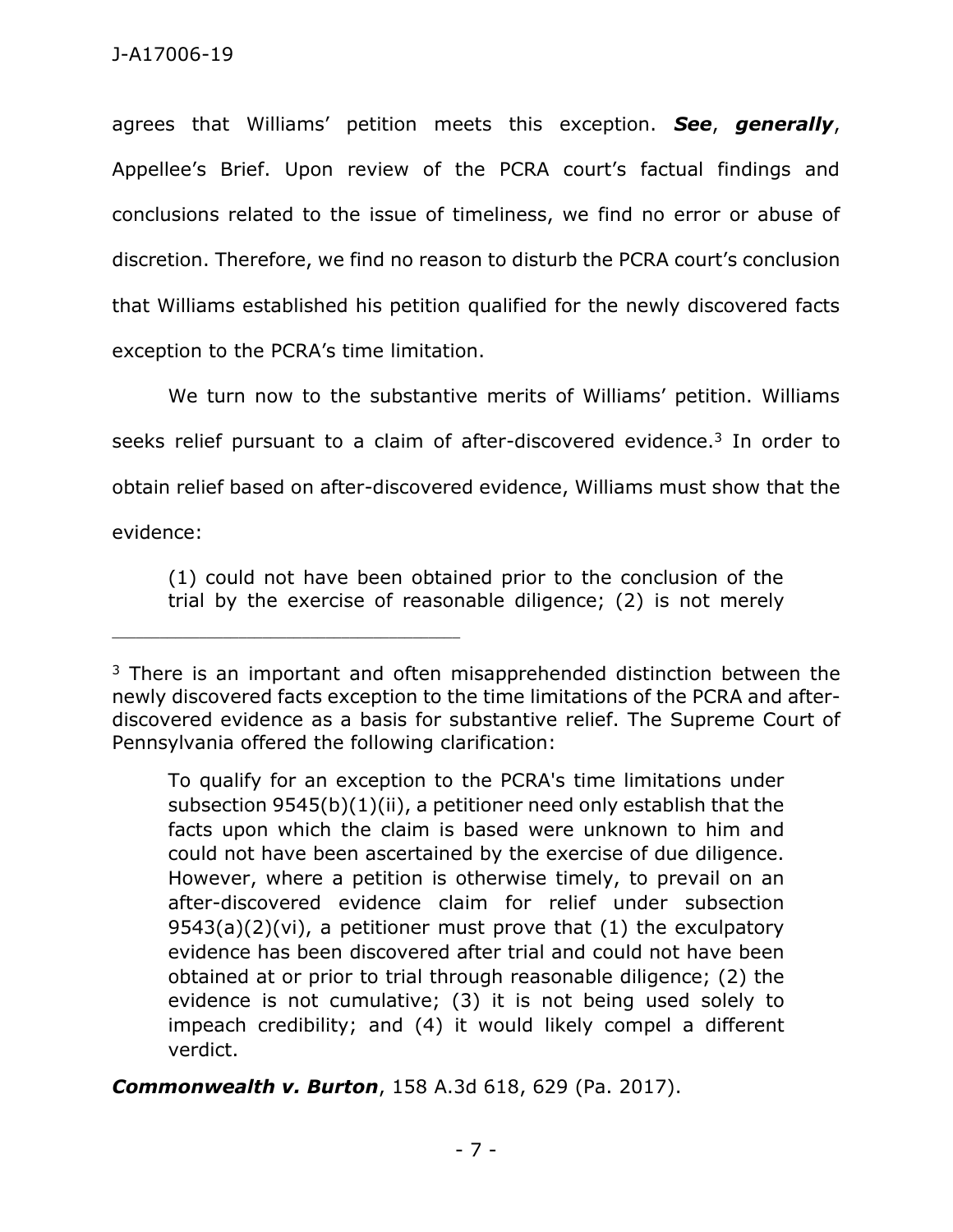corroborative or cumulative; (3) will not be used solely to impeach the credibility of a witness; and (4) would likely result in a different verdict if a new trial were granted.

*Commonwealth v. Pagan*, 950 A.2d 270, 292 (Pa. 2008) (citation omitted). Williams was required to prove each of the four elements by a preponderance of the evidence. *See Commonwealth v. Foreman*, 55 A.3d 532, 537 (Pa.

Super. 2012).

Here, however, Williams' burden was diminished by stipulation with the Commonwealth. Williams and the Commonwealth entered into a lengthy stipulation of facts that addressed many, if not all, of the elements of Williams' claim.

A stipulation is an agreement between opposing parties to resolve factual issues in the case. *See* 1 West's Pa. Prac., Evidence § 127 (4th ed.). "Because the parties are in agreement as to [the] facts contained in the stipulation, they are controlling." *Falcione v. Cornell School Dist.*, 557 A.2d 425, 428 (Pa. Super. 1989). For that reason, the factual issues to be decided were limited by the following stipulations:

- 1. The affiant on the search warrant and the only Commonwealth witness at Williams' trial was former Philadelphia Police Officer Reginald Graham.
- 2. The Commonwealth does not stand behind the credibility of Officer Graham's testimony at Williams' trial.
- 3. In an FBI interview, former Philadelphia Police Officer Jeffrey Walker alleged that Officer Graham engaged in theft as a police officer several years before Williams' arrest and trial.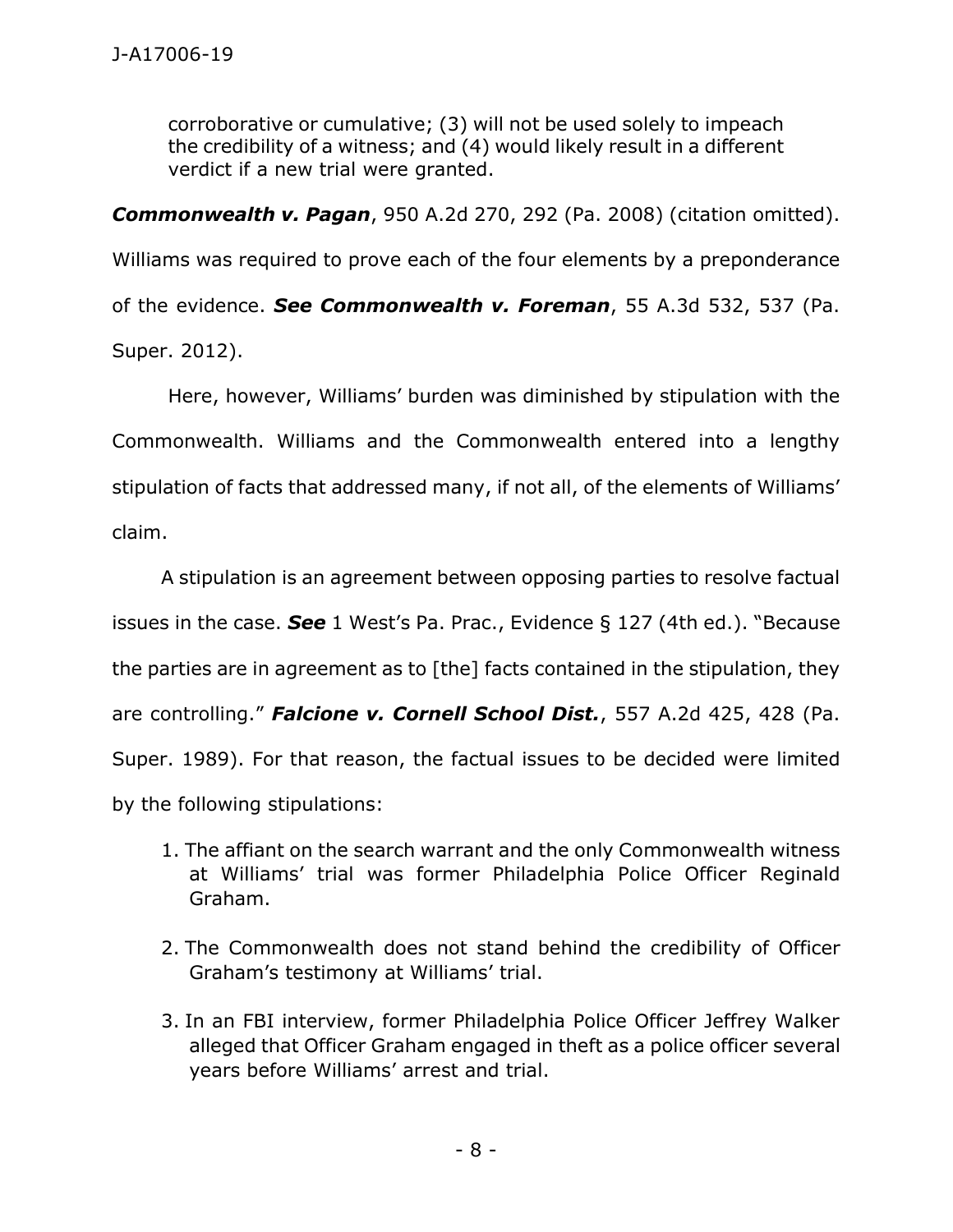- 4. Officer Walker stated in a sworn affidavit that Officer Graham engaged in criminal misconduct.
- 5. The Philadelphia Police Department Board of Inquiry found Officer Graham guilty of theft and lying and recommended his dismissal from the police department. Officer Graham resigned from the police department.
- 6. In a sworn affidavit, former Philadelphia Police Officer Jerold Gibson contradicted Officer Graham's trial testimony regarding Williams' arrest.
- 7. On March 8, 2018, the Commonwealth disclosed to Williams a partial copy of the "Police Misconduct Review Committee Spreadsheet," which includes Officer Graham for having been investigated by federal authorities.
- 8. In a subsequent disclosure to Williams, the Commonwealth stated that there was information concerning Officer Graham's misconduct as of September 7, 2014, which was not made available to Williams prior to March 8, 2018.
- 9. The sworn affidavit of Bradley Bridge, Esquire states that the Commonwealth agreed to PCRA relief, without an evidentiary hearing, in over 1500 cases, where convictions were based on testimony of police officers considered not credible.
- 10. The PCRA petitions of three individuals arrested by Officer Graham were granted relief without an evidentiary hearing.
- 11. The Commonwealth agrees that Williams is entitled to relief in the form of a new trial.

*See* Defendant's Exhibit D-3, PCRA Hearing, 6/18/18.

Moving to the first inquiry of the after-discovered evidence test, Williams claims the evidence of Graham's misconduct could not have been obtained prior to the close of his 2008 trial, even by the exercise of reasonable diligence. *See* Appellant's Brief, at 48. Pursuant to the stipulation, the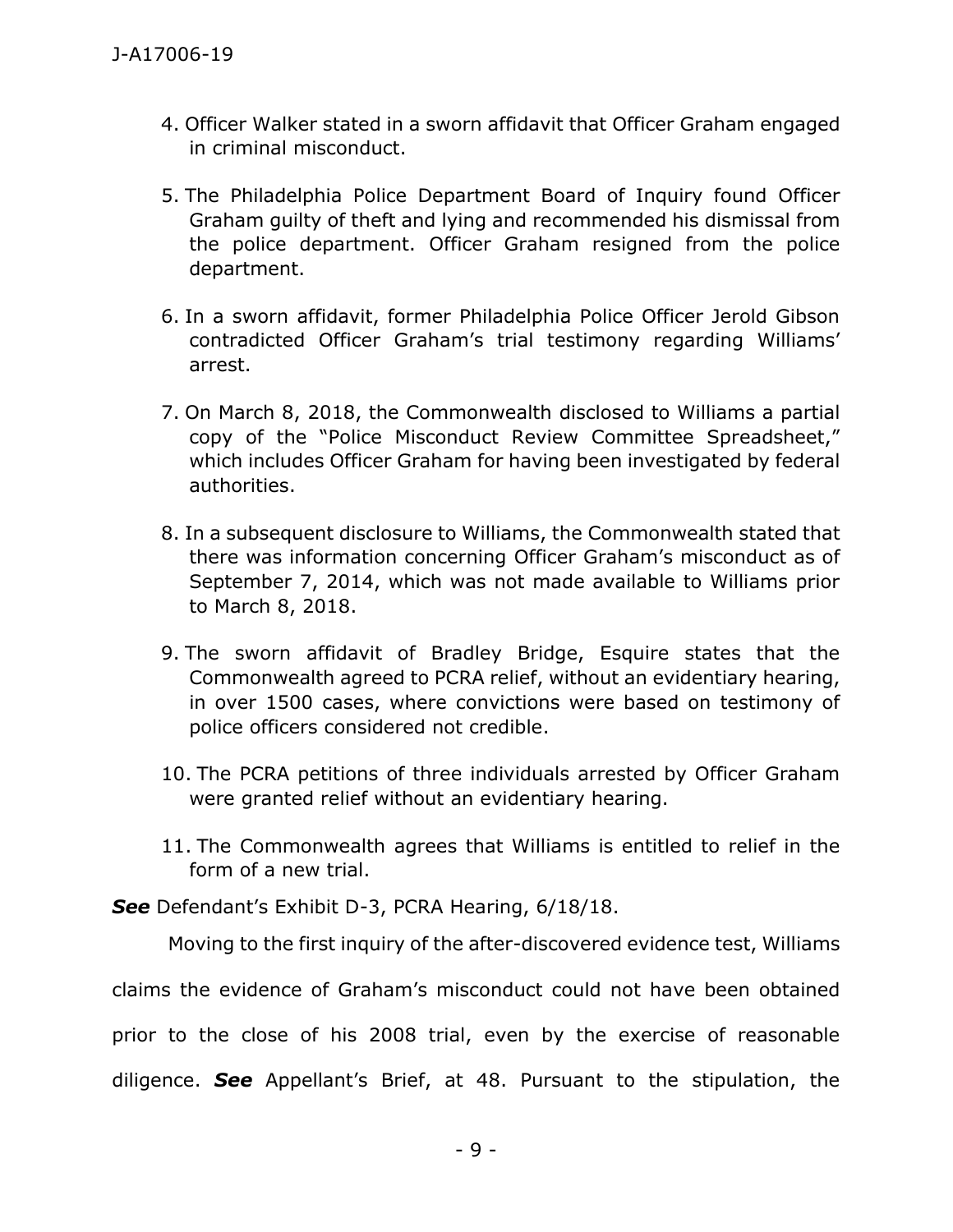Commonwealth did not notify Williams of its concerns with Graham's credibility issues until March 8, 2018. Williams contends he first learned of Graham's credibility issues on February 13, 2018, when an investigation by the *Philadelphia Inquirer* revealed that former Officer Graham was on the Commonwealth's "do not call" list. *See id*.

We agree the evidence of Graham's misconduct was unavailable at the time of Williams' 2008 trial. In its brief, the Commonwealth acknowledges Williams could not have discovered information regarding Graham's misconduct. *See* Appellee's Brief, at 12. Even though prosecutors were aware of corruption allegations against Graham as early as 2014, the Commonwealth did not inform Williams or his counsel of this information any time prior to 2018. *See id*. As such, the new evidence could not have been obtained at the time of Williams' trial, even by the exercise of reasonable diligence.

Williams further contends the new evidence of Graham's misconduct is not merely corroborative or cumulative. *See* Appellant's Brief, at 48. Instead, Williams asserts the evidence "is of a different character than any evidence presented at the trial." *Id*. At Williams' 2008 trial, defense counsel offered no evidence of Graham's corruption. *See id.*

At the PCRA hearing, Williams introduced the sworn affidavits of former Philadelphia Police Officers Jerold Gibson and Jeffrey Walker in support of his petition. According to his affidavit, Gibson was one of the police officers present during Williams' arrest on January 24, 2007. *See* Defendant's Exhibit

- 10 -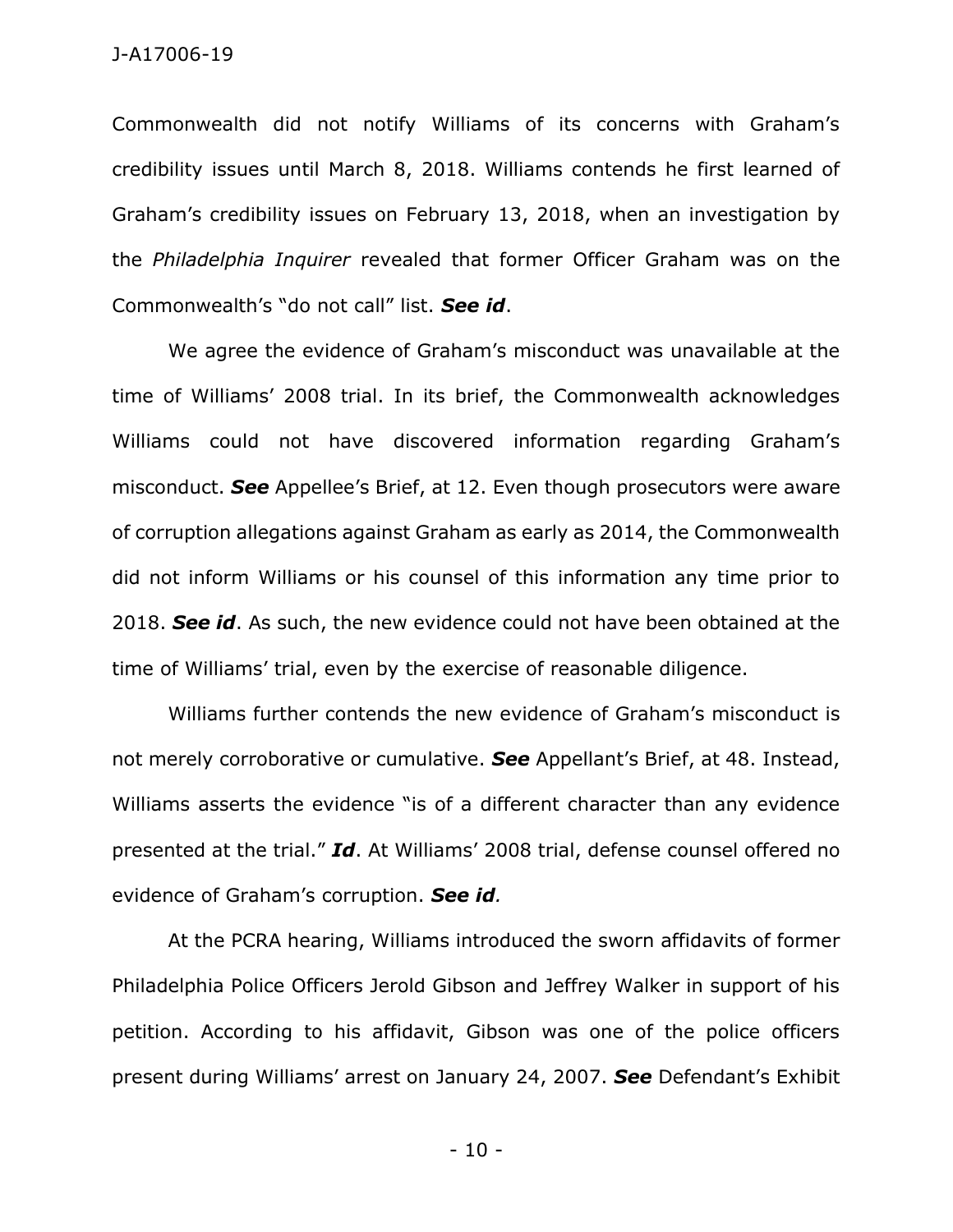A, PCRA Hearing, 6/18/18. Gibson's affidavit also states he did not see Williams with a gun. *See id*. While Walker was not involved in Williams' arrest, his affidavit states he engaged in corruption with Graham, such as manufacturing probable cause for search warrants and misusing informants, as members of the Narcotics Field Unit. *See* Defendant's Exhibit B, PCRA Hearing, 6/18/18. Consequently, Williams argues these affidavits support his petition for PCRA relief.

In *Commonwealth v. Small*, 189 A.3d 961 (Pa. 2018), our Supreme Court considered the meaning of "merely corroborative or cumulative evidence" as it relates to after-discovered evidence. The Supreme Court elaborated that after-discovered evidence "is merely corroborative or cumulative . . . if it is of the same character and to the same material point as evidence already adduced at trial." *Id*., at 974. On the other hand, if afterdiscovered evidence "is of a different and 'higher' grade or character, though upon the same point, or of the same grade or character on a different point," the Supreme Court held it is not merely corroborative or cumulative. *Id*. Thus, after-discovered evidence that is of a higher grade or character may support the grant of a new trial. *See id*.

We conclude the evidence of Graham's criminal conduct is not merely corroborative or cumulative. The after-discovered evidence introduced by Williams at the PCRA hearing — namely, the affidavits of arresting Officer Jerold Gibson and Officer Jeffrey Walker and evidence of Graham's corruption

- 11 -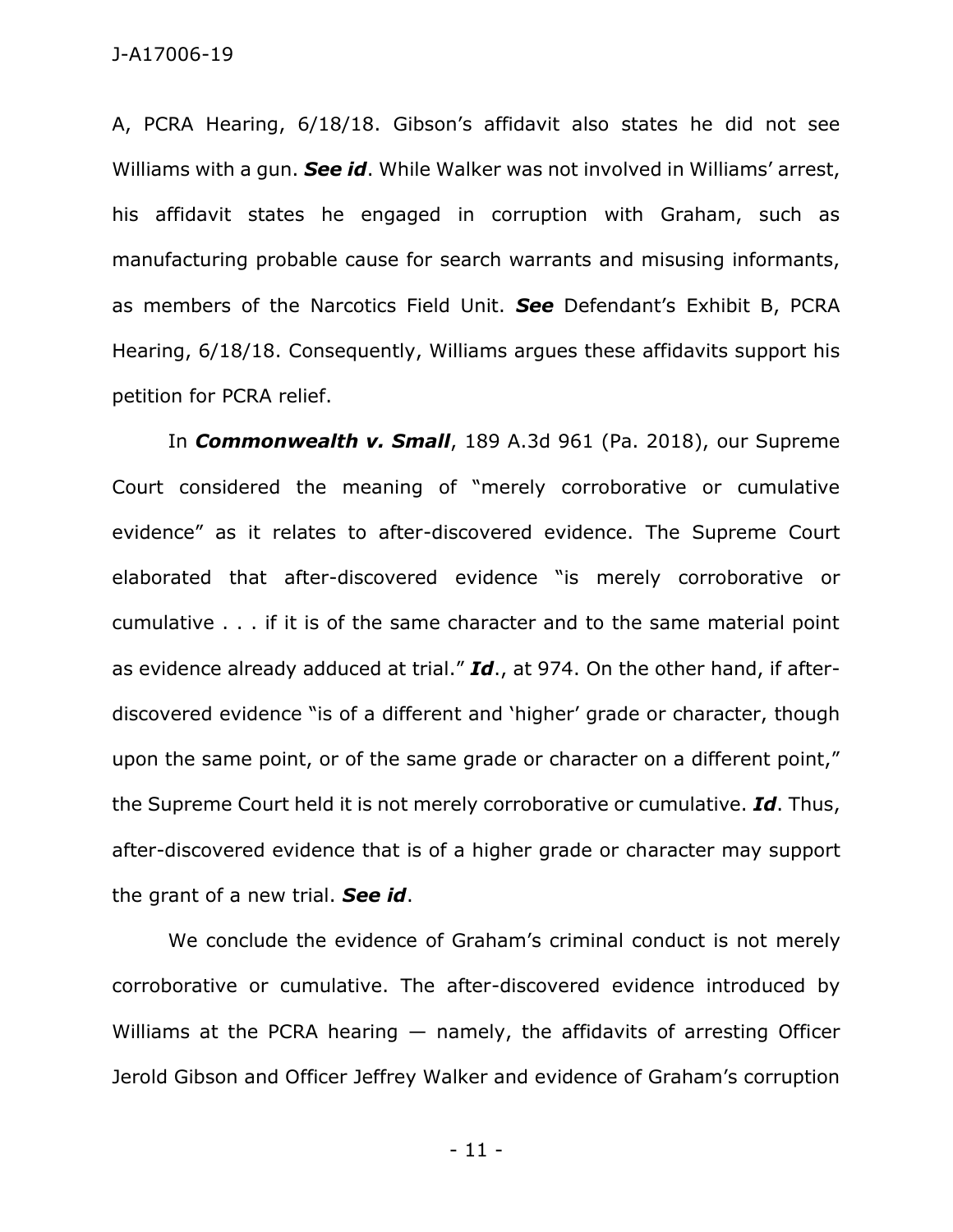— is of a different character than the evidence presented at his 2008 trial. *See* N.T., PCRA Hearing, 6/18/18, at 85-87. The essence of the trial defense was that the events of January 24, 2007 happened much differently than as described by Graham. If information from these sources had been available, Williams could have used it to bolster his claims of innocence. Therefore, this new evidence is not merely cumulative or corroborative, as Williams was unable to raise a corruption theory defense at trial without it.

Next, Williams asserts the evidence from the Philadelphia Police Department, the Commonwealth, and former Officers Gibson and Walker would not be used solely to impeach Graham's credibility. *See* Appellant's Brief, at 49. Instead, Williams argues "[t]he new evidence undermines the testimony of the only affiant on the application for a search warrant . . . and the Commonwealth's only trial witness: Graham." *Id*. In making this assertion, Williams relies on *Commonwealth v. McCracken*, 659 A.2d 541 (Pa. 1995), for the proposition that "[w]here the new evidence undermines key testimony from an essential witness, it is not properly categorized as being used 'solely to impeach' a witness." Appellant's Brief at 49. Therefore, Williams urges us to find the new evidence of Graham's misconduct would satisfy the third inquiry of the after-discovered evidence test.

In *McCracken*, our Supreme Court addressed the recantation of the only witness who identified the defendant at trial. The defendant filed a PCRA petition asserting this recantation was after-discovered evidence that entitled

- 12 -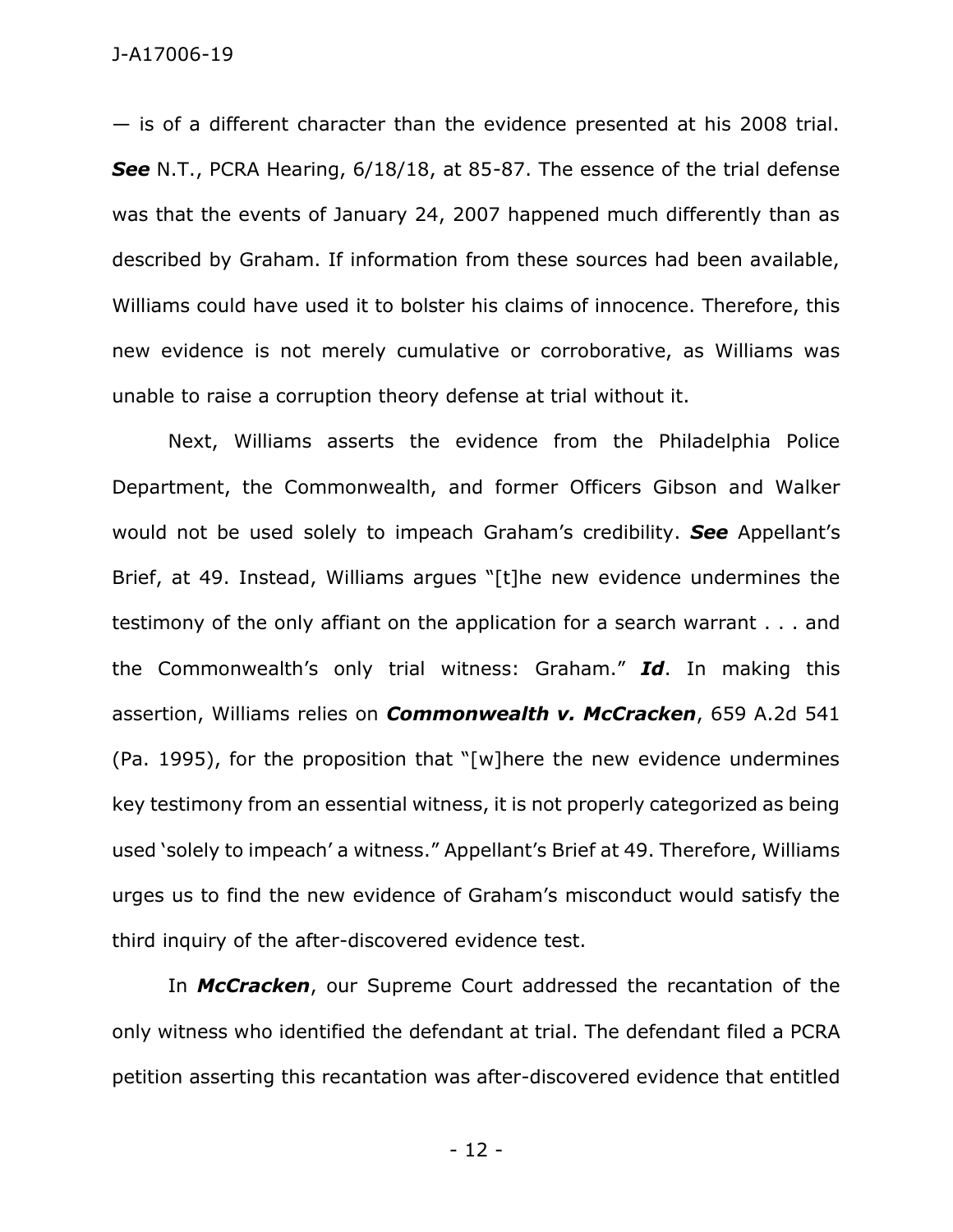him to a new trial. *See id*., at 543. Because the witness was the only person at trial to identify the petitioner, the Court found this evidence would not be solely used as impeachment evidence at a new trial. *See id*., at 550.

We conclude the sworn affidavits given by Gibson and Walker would not be used solely to impeach credibility. Graham was the only witness to incriminate Williams at trial. *See* Defendant's Exhibit D-3, PCRA Hearing, 6/18/18. To refute Graham's trial testimony, Williams' counsel introduced the sworn affidavits of former Officers Gibson and Walker at the PCRA evidentiary hearing. *See* N.T., PCRA Hearing, 6/18/18, at 85-86. In his affidavit, Officer Gibson asserted, contrary to Graham's testimony, that Williams did not point his gun at former Officer Graham or any other officer. *See* Defendant's Exhibit A, PCRA Hearing, 6/18/18. Rather, Gibson observed Williams attempt to discard his weapon. *See id*. Although Walker was not involved in Williams' arrest, his affidavit stated he believed Graham fabricated the probable cause required for a search warrant, after reviewing the preliminary arrest report in the case. *See* Defendant's Exhibit B, PCRA Hearing, 6/18/18. Accordingly, the affidavits provide a much different factual scenario than presented at Williams' non-jury trial in 2008. Given the otherwise unsubstantiated nature of Graham's testimony, the Commonwealth states it would never again call Graham as a witness at trial. *See* Appellee's Brief, at 19. Thus, this afterdiscovered evidence would not, indeed could not, be used as impeachment evidence at a new trial.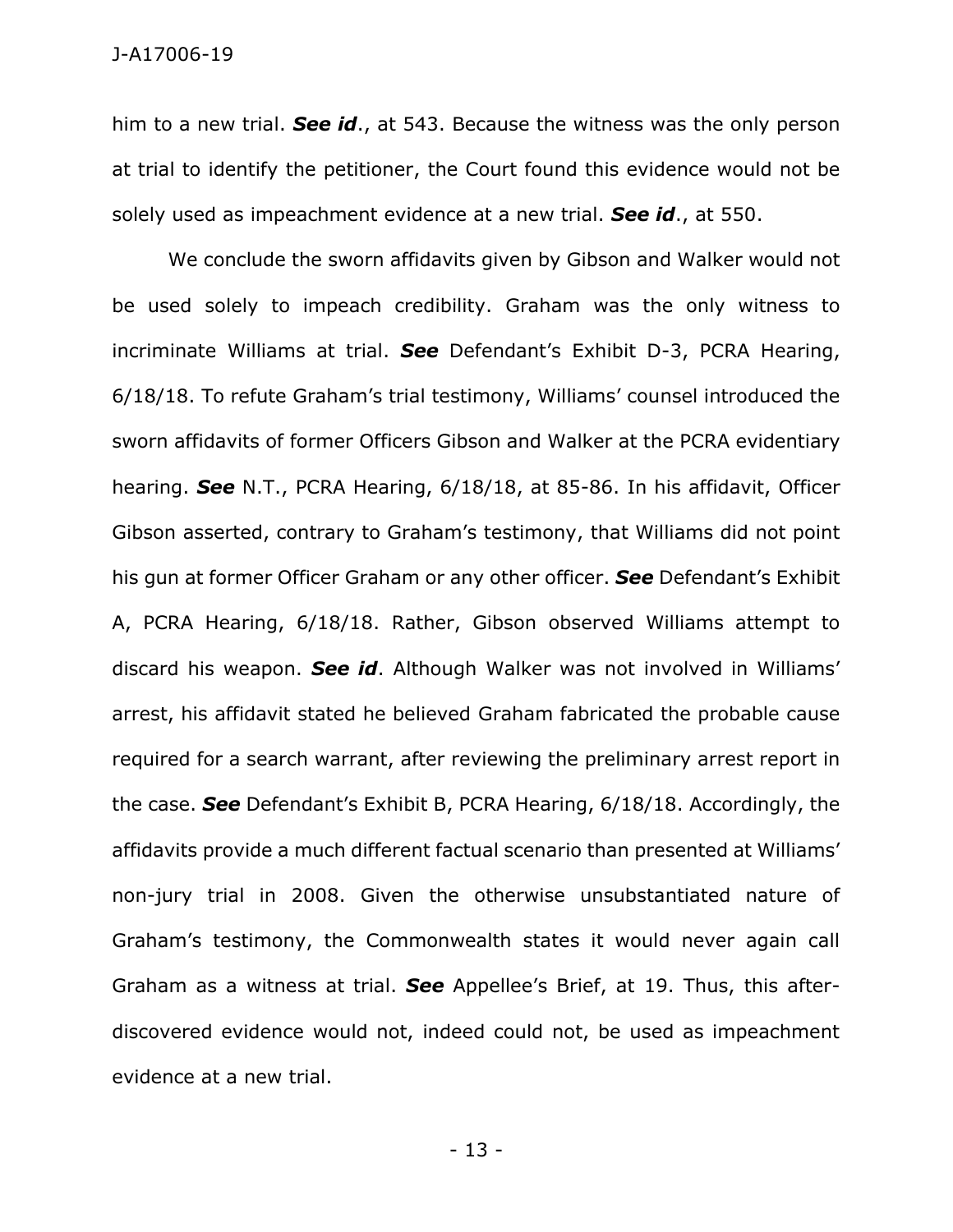## J-A17006-19

Finally, Williams asserts the new evidence would likely compel a different verdict at a new trial. *See* Appellant's Brief, at 49. In particular, Williams argues the new evidence "contradicts the testimony of Graham—the only affiant on the applicable search warrant, and the Commonwealth's only trial witness." *Id*. Further, Williams contends, based on the stipulation, the Commonwealth "does not have confidence in the credibility of [Officer] Graham's testimony in this case. . . ." *Id*., at 50. According to Williams, "[t]his fact alone plainly satisfies the fourth inquiry." *Id*.

Our Supreme Court in *Commonwealth v. Mount*, 257 A.2d 578 (Pa. 1969), specifically addressed the fourth inquiry within the context of an essential witness proffering false testimony at trial. In *Mount*, a three-judge panel sentenced the petitioner to death, after finding that he raped and killed the victim. *See id*., at 579. On appeal, the petitioner argued that the Court should disregard the laboratory technician's testimony because she lied about her professional qualifications in other criminal cases. *See id*. The Court found the fact-finder, acting upon the technician's apparent academic qualifications, relied heavily on her testimony to determine that the petitioner raped the victim. *See id*., at 581-582. As a result, the Court found that, without the technician's testimony, there would likely be a different outcome in a new trial. *See id*., at 581.

We conclude the after-discovered evidence is of such a strong nature and character that a different verdict will likely result at a retrial. Williams was

- 14 -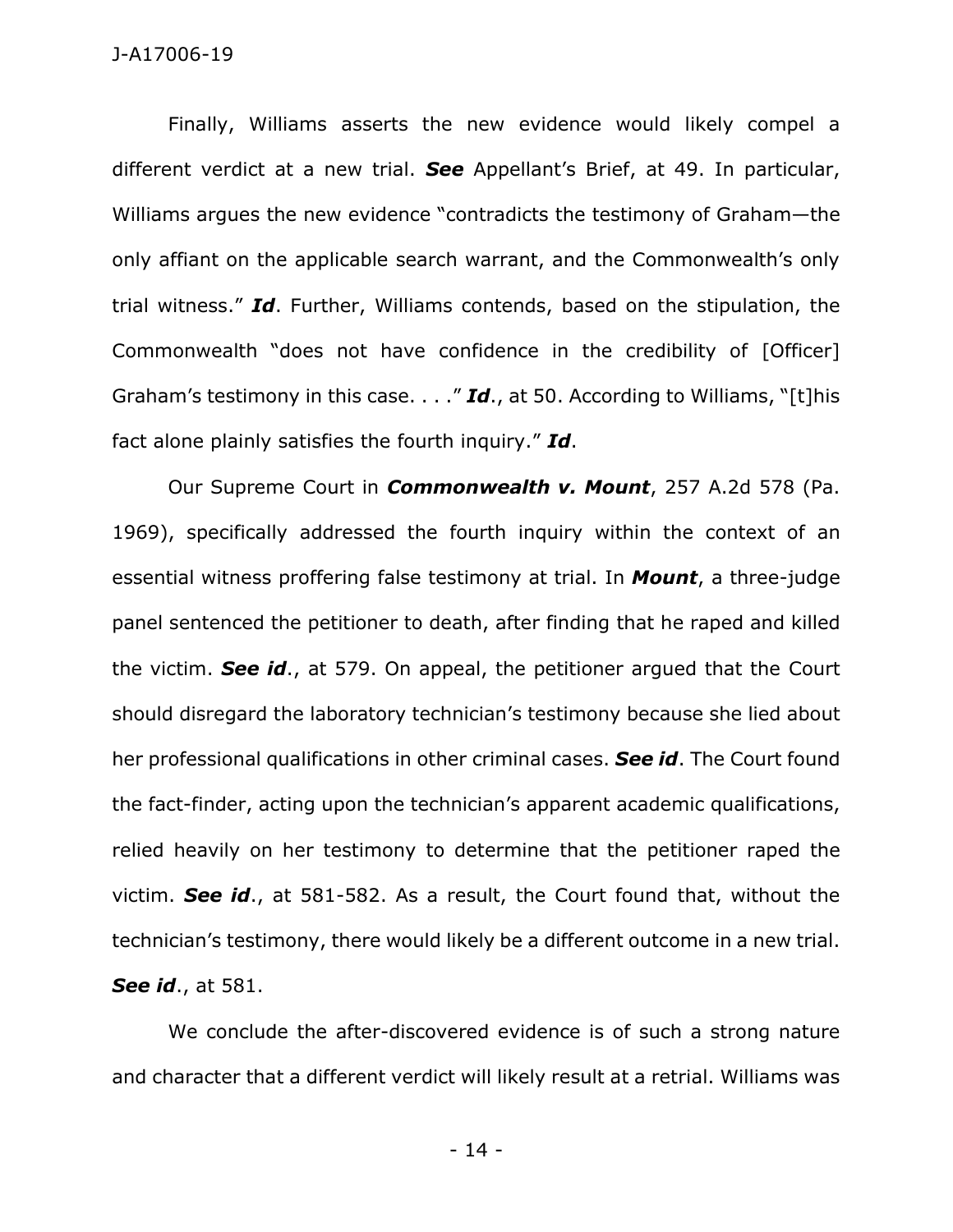convicted based upon the testimony of former Officer Graham. In its brief, the Commonwealth now states "[i]t is axiomatic that it cannot call a witness whose credibility it mistrusts." Appellee's Brief, at 19. The stipulation clearly indicates the Commonwealth has reason to doubt the veracity of its only witness at Williams' trial. Following Williams' 2007 arrest, an investigation by the Philadelphia Police Board of Inquiry determined that Graham engaged in criminal conduct as a police officer. *See* Defendant's Exhibit D-3, PCRA Hearing, 6/18/18. As the stipulation provides, the Board of Inquiry found that Graham committed theft, prior to Williams' trial, and then lied about it during the internal affairs investigation. *See id*. <sup>4</sup> Even if Graham were called to testify at a new trial, the Commonwealth asserts it would have "an affirmative duty to correct the testimony of a witness which [the prosecutor] knows to be false." Appellee's Brief, at 19. As in *Mount*, here the outcome of a new trial would likely be different without Graham's testimony.

Accordingly, we find Williams satisfied the fourth and final inquiry of the after-discovered evidence test. Therefore, Williams is entitled to relief on his PCRA claim.

Due to the unique circumstances of this case, we must address the procedures the trial court must take following remand. On June 27, 2018, Williams filed a second petition asking the Pennsylvania Supreme Court to

\_\_\_\_\_\_\_\_\_\_\_\_\_\_\_\_\_\_\_\_\_\_\_\_\_\_\_\_\_\_\_\_\_\_\_\_\_\_\_\_\_\_\_\_

<sup>4</sup> Because of the internal affairs investigation, former Officer Graham resigned from the Philadelphia Police Department. *See* Appellee's Brief, at 11.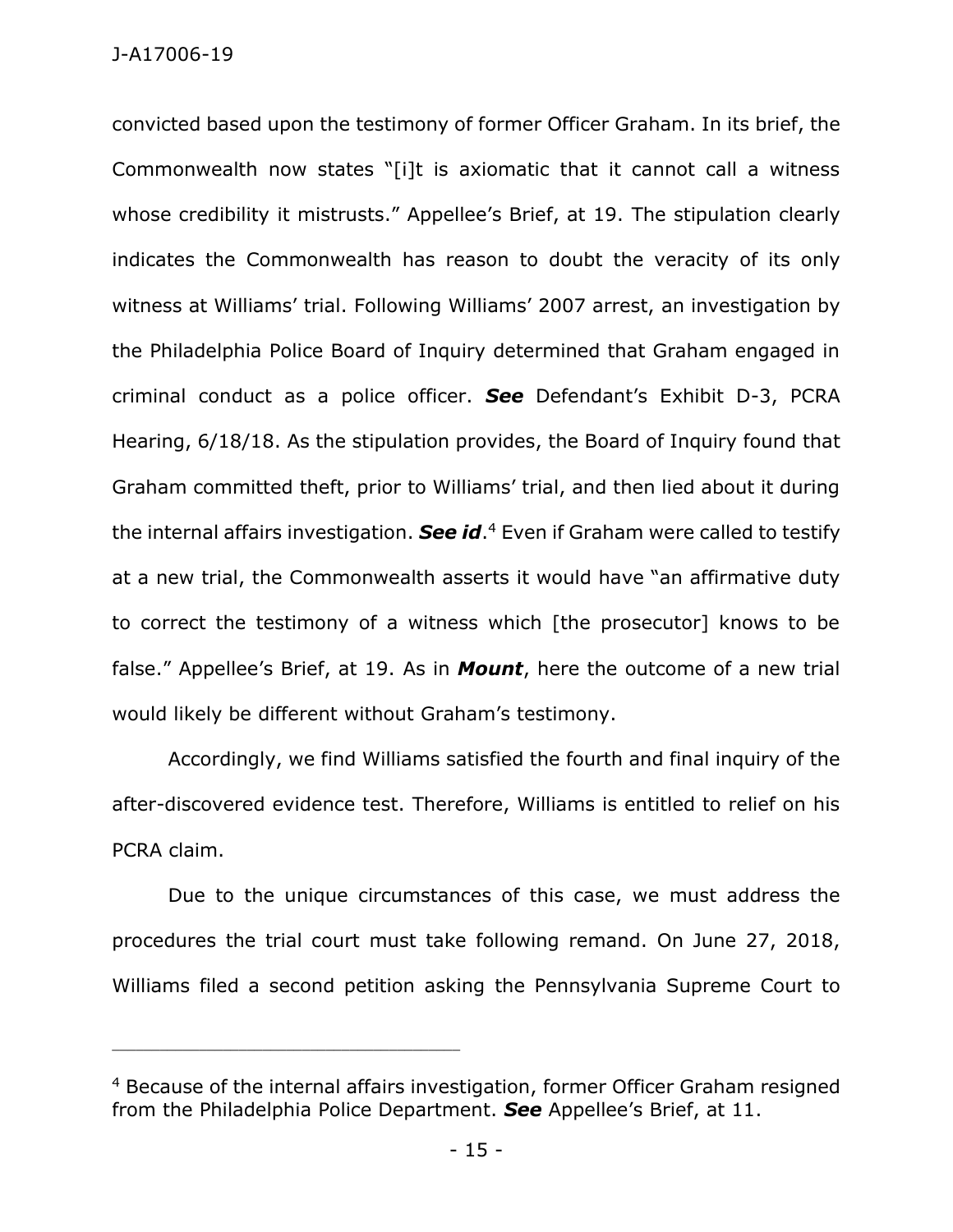reassign his case to a different trial judge in the Court of Common Pleas of Philadelphia. In a decision filed on August 21, 2018, the Supreme Court denied relief, without prejudice, for Williams to raise the claim in this appeal before the Superior Court. Consequently, Williams reasserts, in his brief to this Court, that another trial judge should preside over this case. In its brief, the Commonwealth also argues reassignment to a different trial judge is necessary to avoid appearances of unfairness and partiality.

It is well-settled that we have the authority to appoint a new judge for further proceedings upon remand, where a party filed a motion to recuse the trial judge in the case. *See Commonwealth v. Whitmore*, 912 A.2d 827, 834 (Pa. 2006) (holding that the Superior Court cannot remove a trial judge *sua sponte*). The issue in this case is similar to scenarios where inadmissible and highly prejudicial evidence was presented to the trial court in earlier proceedings, which required reassignment to a different judge. *See Commonwealth v. Gibson*, 567 A.2d 724, 727 (Pa. Super. 1989); *see also Commonwealth v. Lewis*, 460 A.2d 1149, 1152 (Pa. Super. 1983). For example, in *Commonwealth v. Conti*, 345 A.2d 238, 245-246 (Pa. Super. 1975), this court held a new trial was required where in a non-jury trial the trial judge was informed through testimony that the defendant had pleaded guilty at his preliminary hearing. Likewise, in *Commonwealth v. Walls*, 396 A.2d 419, 421, n. 2 (Pa. Super. 1978), we held a new trial judge was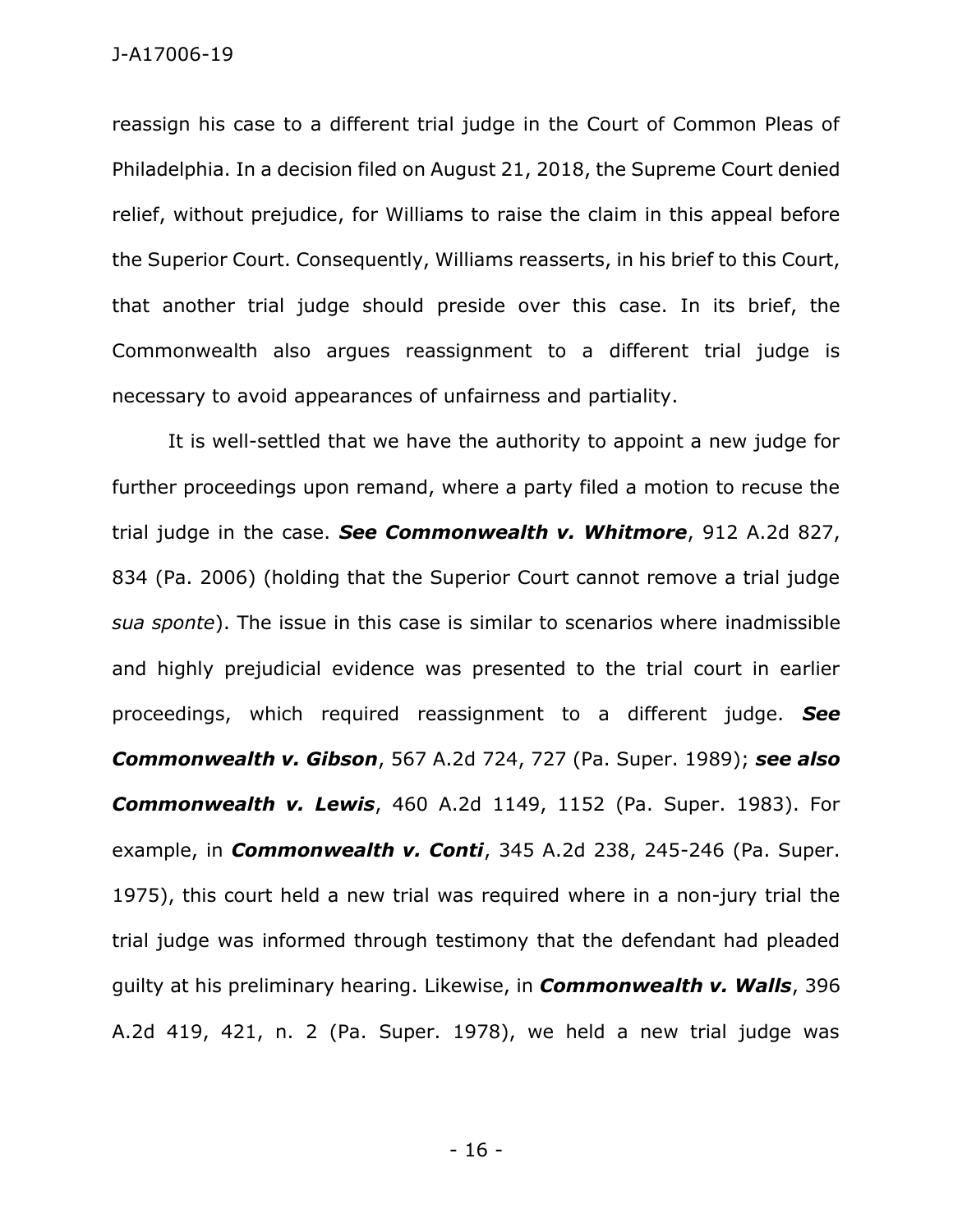necessary when a judge heard highly prejudicial testimony prior to the trial,

such as a withdrawn guilty plea.

Moreover, there is no need for an appellant to point to some specific acts of bias or prejudice by the former trial judge. As our Supreme Court

## stated in *Commonwealth v. Goodman*:

Justice . . . requires that we relieve the defendant of the responsibility of establishing that the information in fact influenced the court's decision. If it is established that the information received during the pre-trial proceeding would have been incompetent in the subsequent proceeding and that it was of a sufficiently inflammatory nature to arouse a prejudice against the defendant he need not demonstrate that the information actually influenced the court's actions.

311 A.2d 652, 654 (Pa. 1973); *see also* ABA Standards for Criminal Justice:

Special Functions of the Trial Judge, 6-1.6 & 6-1.9 (3d ed.).

We agree a new trial judge should be appointed upon remand. Williams' right to be tried before an impartial judge is necessary in this case because the trial judge heard highly prejudicial testimony at the first trial, which was a bench trial, and made credibility determinations in favor of a now discredited witness and against Williams. Our decision today is consistent with prior rulings of this Court where a trial judge should be reassigned based on hearing highly prejudicial information in an earlier proceeding.

In light of the above opinion, we direct the following:

- The Post Conviction Relief Act Petition filed on February 14, 2018, is granted and the Order of June 25, 2018 is reversed;
- The judgment of sentence dated January 16, 2009 is vacated;